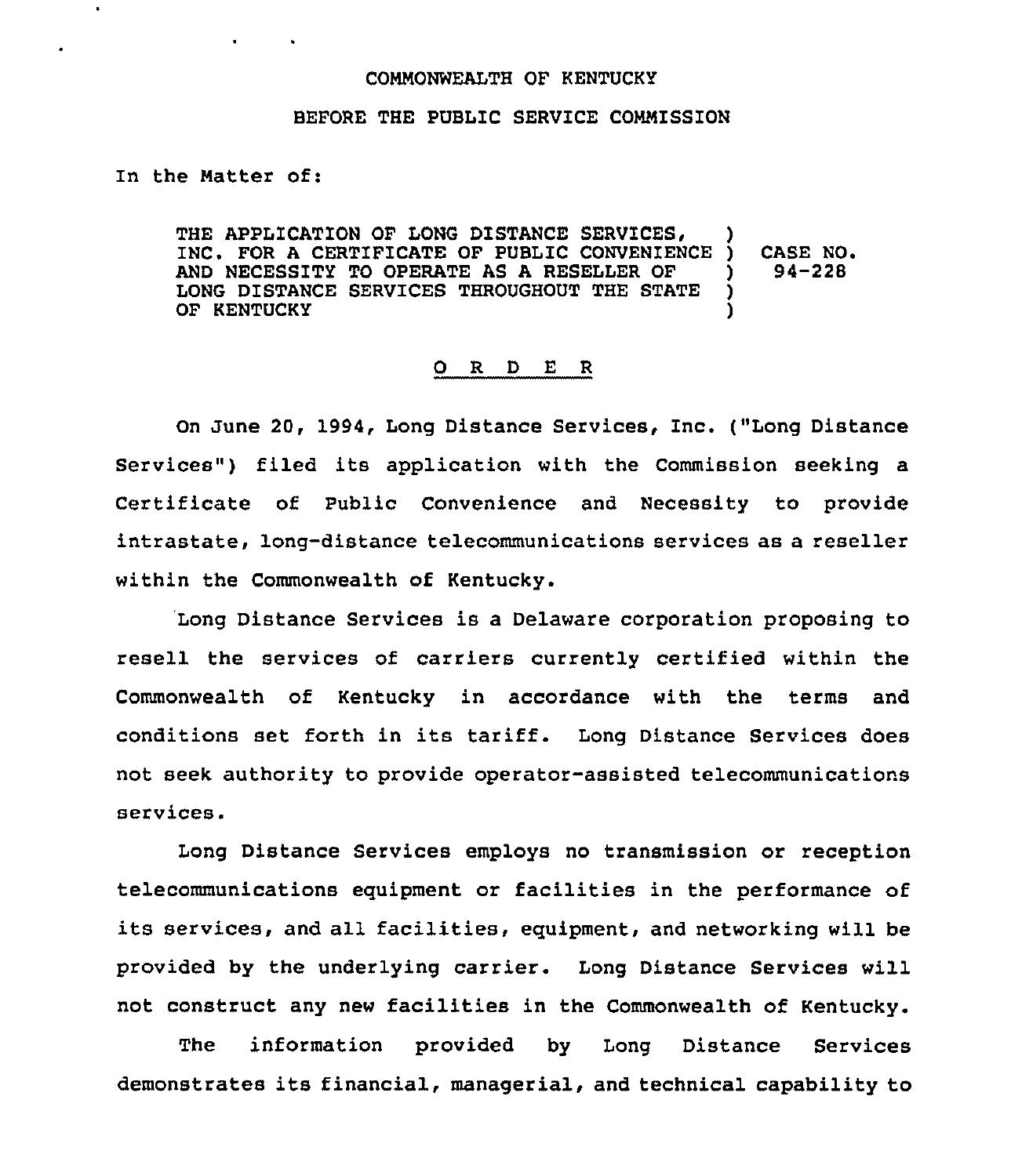provide intrastate, long-distance telecommunications service. The proposed rates filed June 20, 1994 should be approved as the fair, just, and reasonable rates to be charged.

The Commission, having considered the application, the information provided by Iong Distance Services, and being otherwise sufficiently advised, HEREBY ORDERS that:

1. Long Distance Services be and it hereby is granted authority to provide intrastate, long-distance telecommunications services within the Commonwealth of Kentucky on and after the date of this Order.

2. Long Distance Services shall comply with the provisions of the Orders in Administrative Case No. 323.<sup>1</sup>

 $3.$ Long Distance Services' authority to provide service in this Commonwealth is strictly limited to those services described in this Order and Long Distance Services' application.

4. The rates and charges proposed by Long Distance Services are hereby approved as filed on June 20, 1994.

5. Within 30 days from the date of this Order, Long Distance Services shall file its tariff sheets in accordance with <sup>807</sup> KAR  $5:011.$ 

 $\mathbf{1}$ Administrative Case No. 323, An lnguiry Into IntraLATA Toll of IntraLATA Calls by Interexchange Carriers, and WATS<br>Jurisdictionality, Phase I, Order dated May 6, 1991.